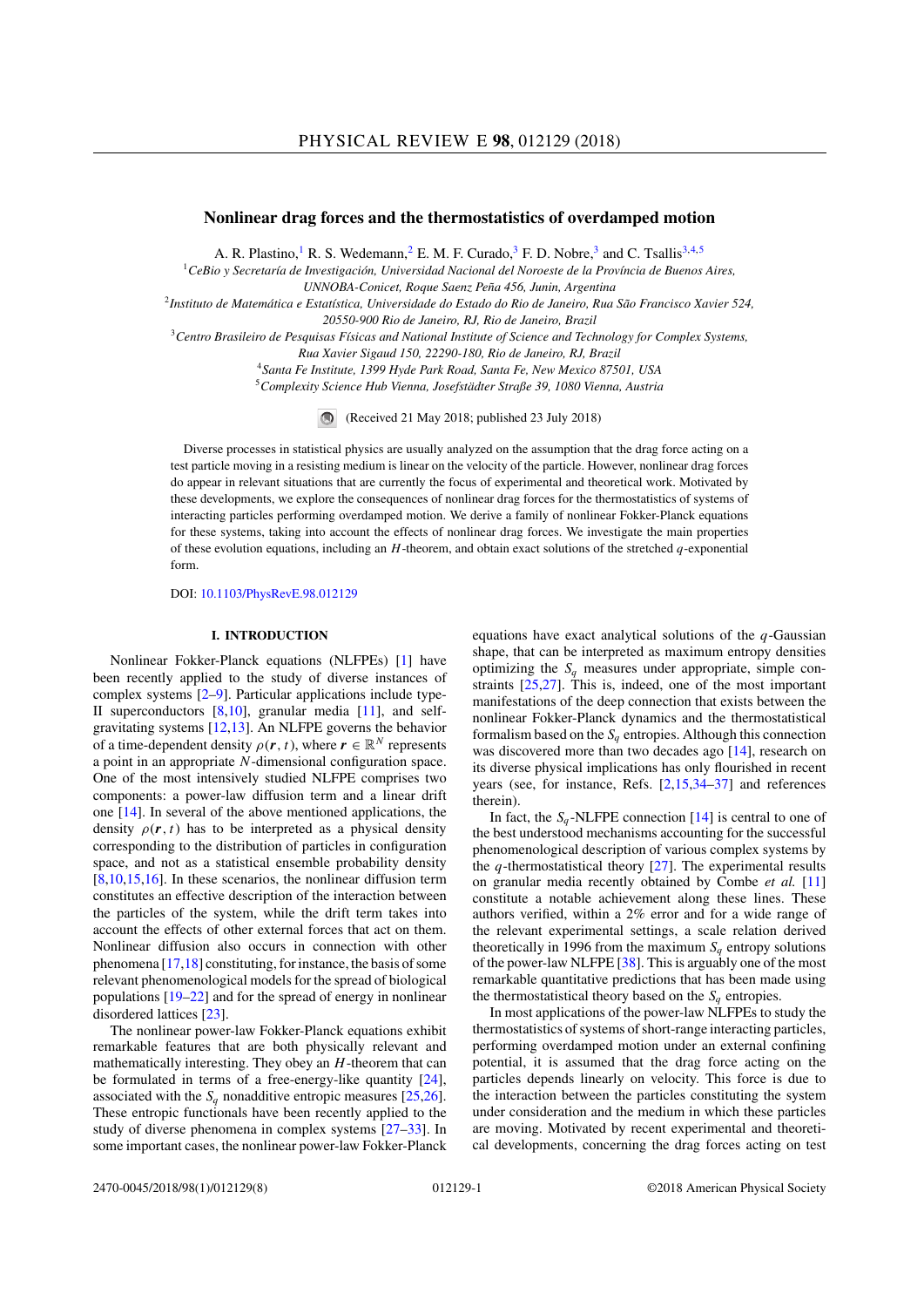particles moving in different types of media  $[39-41]$ , we will explore in the present work the effects that nonlinearities in the drag force have on the thermostatistics of the aforementioned types of many-body systems. It has long been known that other types of velocity dependence for drag forces, beyond the linear one, do occur in nature. The theoretical study of the dynamics of particles moving under different types of drag forces goes back, at least, to Newton's Principia (for a nice discussion, see Chapters 19 and 20 of Ref. [42]). However, in recent years there have been remarkable advances, both at the theoretical and at the experimental levels, in the detailed microscopic understanding of the drag forces on test particles moving in different environments  $[39-41]$ . These investigations allowed the characterization of the types of interactions between test particles and environment particles, that lead to specific departures from linear drag. In this work we consider the thermostatistics of systems of confined interacting particles performing overdamped motion under nonlinear drag forces. We derive an associated NLFPE and investigate its physically relevant properties. In particular, we establish its stationary-state solution and prove an *H*-theorem obeyed by a free-energy functional that involves the entropy  $S_a$ . Moreover, we obtain particular, semianalytic time-dependent solutions and explore their main features.

### **II. THE NONLINEAR POWER-LAW FOKKER-PLANCK EQUATION**

The NLFPE with a power-law diffusion term reads

$$
\frac{\partial \rho}{\partial t} = \mathcal{D}\nabla^2 \left[ \rho \left( \frac{\rho}{\rho_0} \right)^{1-q} \right] - \nabla \cdot (\rho \mathbf{K}), \quad (1)
$$

where *D* stands for the diffusion constant with  $[D(2 - q)$ 0],  $K(r)$  denotes a drift force, and *q* is a dimensionless parameter associated with the power-law nonlinear diffusion term. The time-dependent density  $\rho(r, t)$  and the constant  $\rho_0$ have dimensions of inverse (*N*-dimensional) volume. Equation (1) is sometimes written in the guise  $\frac{\partial P}{\partial t} = \mathcal{D}\nabla^2(P^{2-q}) - \nabla \cdot$  $(PK)$ , where  $P(r, t) = \rho/\rho_0$  is a dimensionless quantity.

In the present work, we shall consider only drift fields that are determined by the gradient of a potential function  $U(r)$ ,  $K(r) = -\nabla U$  (that is, we are not going to consider curl forces). We follow here the usual convention in the literature on the Fokker-Planck equation, and call *K* a "force" and *U* a "potential," even though  $K$  does not have dimensions of force, nor does *U* have dimensions of energy. As we shall see in Sec. III, these two quantities are, however, respectively proportional to a force and a potential energy with the correct dimensions. The power-law NLFPE admits the *q*-exponential stationary solution [27],

$$
\rho_q(\mathbf{r}) = \rho_0 A \exp_q[-\beta U(\mathbf{r})] \n= \rho_0 A [1 - (1 - q)\beta U(\mathbf{r})]_+^{\frac{1}{1-q}},
$$
\n(2)

where *A* and  $\beta$  are positive constants satisfying  $(2 - q)\beta \mathcal{D} =$  $A^{q-1}$ , and the *q*-exponential function, exp<sub>*q*</sub> (*x*) = [1 + (1 −  $q)x$ <sup> $\frac{1}{1-q}$ </sup>, vanishes for  $1 + (1-q)x \le 0$ . We assume that the potential function  $U(r)$  is bounded from below so that,

choosing appropriately the zero of energy, the minimum value

adopted by  $U(r)$  is  $U_{\text{min}} = 0$ , and  $U(r) \ge 0$ . We also assume that the shape of  $U(r)$  leads to a stationary distribution  $\rho_q(r)$ of finite norm,  $\int \rho_q(\mathbf{r}) d^N \mathbf{r} = I < \infty$ . We do not require that  $I = 1$ , because in many applications  $\rho$  represents a physical density (as opposed to a probability one). The allowed range of *q* values yielding stationary densities  $\rho_q$ , with finite norm, depends on the form of the potential function  $U(r)$ . The stationary density  $\rho_q(r)$  coincides with the distribution that optimizes the *q* entropy

$$
S_q[\rho] = \frac{k}{q-1} \int \rho \left[ 1 - \left( \frac{\rho}{\rho_0} \right)^{q-1} \right] d^N r \,, \tag{3}
$$

under the constraints associated with the norm and the mean value  $\langle U \rangle = \int \rho U d^N r$  of the potential [14,27]. The positive constant *k* determines the dimensions of  $S_q$ , as well as the units in which this quantity is measured. When  $q \to 1$  the NLFPE reduces to the standard linear Fokker-Planck equation,  $\frac{\partial \rho}{\partial t} = \mathcal{D}\nabla^2 \rho - \nabla \cdot (\rho \mathbf{K})$ . In this limit, the stationary solution (2) reduces to the well-known exponential one,  $\rho_{BG}(r)$  =  $A \exp[-\beta U(r)]$ , with  $\beta \mathcal{D} = 1$ .

As already mentioned, the power-law NLFPE satisfies an *H*-theorem formulated in terms of a free-energy-like quantity, associated with the  $S_q$  entropic measures [24]

$$
\frac{d}{dt}[\langle U \rangle - (\mathcal{D}/k)S_{q^*}[\rho]] \leq 0.
$$
\n(4)

The functional  $S_{q^*}$  corresponds to the index  $q^* = 2 - q$ . For integer values of the entropic parameter  $q$ , the power-law NLFPE can be written in a simpler form by absorbing the factor  $\rho_0^{q-1}$  into the diffusion constant. That is, redefining the diffusion constant as  $D = D\rho_0^{q-1}$ , the NLFPE can be recast under the guise

$$
\frac{\partial \rho}{\partial t} = D \nabla^2 (\rho^{2-q}) - \nabla \cdot (\rho \mathbf{K}). \tag{5}
$$

It should be emphasized that, even though (5) has the form of the NLFPE for a dimensionless density, the quantity  $\rho$ appearing in this equation still has the dimensions of inverse volume.

## **III. POWER-LAW DRAG FORCES AND NONLINEAR FOKKER-PLANCK EQUATIONS**

It was shown in Ref. [8] that the power-law NLFPE can be regarded as governing the evolution of the spatial density of a system of particles with short-range interactions that perform overdamped motion under the effect of an external confining potential  $W(r)$  (as we shall briefly explain below, this potential *W* is proportional, but not identical, to the potential *U* appearing in the NLFPE). This interpretation of the power-law NLFPE turned out to be very fruitful and led to a considerable amount of further investigations on the thermostatistics of the above-mentioned many-body systems. It is crucial to the theoretical developments reported in Ref. [8], and to all the subsequent works along these lines, to assume a linear dependence of the drag forces on velocity. This state of affairs raises a natural question: Is it possible to extend the approach advanced in Ref. [8] to scenarios involving nonlinear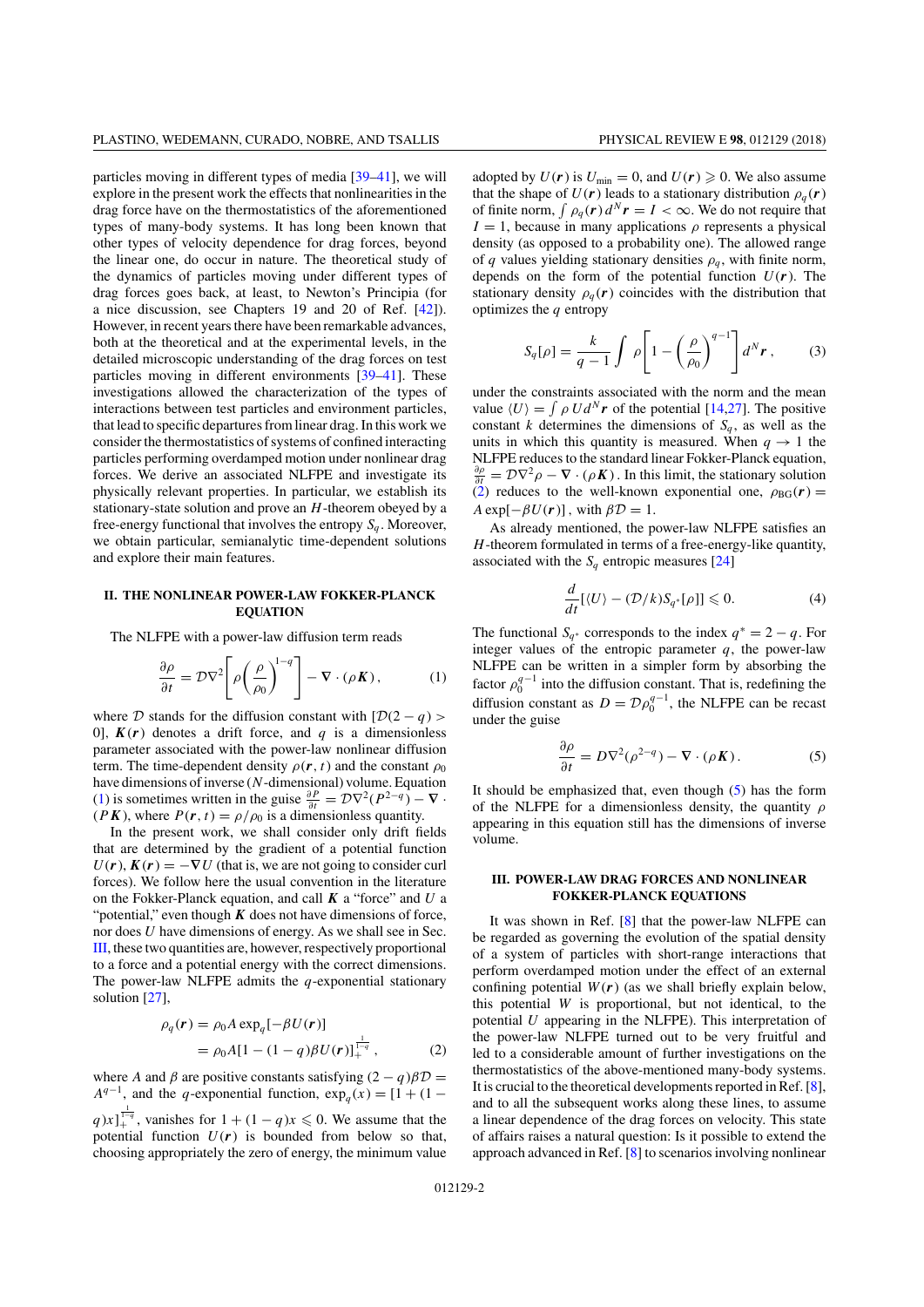drag forces? To address this question is the the principal aim of the present contribution.

We shall consider a system constituted by particles of mass *m* that move in an *N*-dimensional space and interact via short-range, repulsive forces. These particles are also under the effects of an external confining potential *W* and of a drag force due to a resisting medium. Therefore, there are three contributions to the total force acting on one of these particles. These contributions are given by the force arising from the interaction with the other particles of the system, the force derived from the potential *W*, and the nonlinear drag force

$$
F_{\rm drag} = -\alpha \dot{r} \left| \frac{\dot{r}}{v_0} \right|^{\lambda}, \qquad (6)
$$

characterized by the constants  $\alpha > 0$ ,  $v_0 > 0$ , and the exponent  $\lambda > -1$ . The condition  $\lambda > -1$  is necessary for having a drag force whose modulus is an increasing function of the modulus of the particle's velocity. The fact that the interaction between the particles of the system is repulsive and has a short-range implies that, at a given time, each particle only interacts with those particles located within its immediate neighborhood. This intuitive idea can be put in a precise quantitative form, as we now briefly explain (see Ref. [8] for more details). Let  $\mathcal{F}(|r'-r|) \geq 0$  be the strength of the force felt by a particle located at *r* due to another particle at *r*′ . Since this force is repulsive, its vector representation is  $\mathcal{F}(|r'-r|)(r-r')/|r'-r|$ . We assume that the strength  $\mathcal F$  of the interparticle force is a smooth function of  $r = |r' - r|$  that decays fast enough so that the integral  $\int_0^\infty r^N \mathcal{F}(r) dr$  is convergent. Moreover, the short-range character of the interaction makes it reasonable to assume that the natural length scales of the system are large compared with the range of distances within which  $\mathcal{F}(r)$  is substantially different from zero. In particular, over this range of distances the spatial density  $\rho(r)$  can be approximated as  $\rho(r') = \rho(r) + (r' - r)(\nabla \rho)$ (see Ref. [8] for a full discussion). Within this approximation, the force  $F_{int}(r)$  acting on a particle located at  $r$ , due to the interaction with the other particles, can be written as

$$
F_{\text{int}} = -\mathcal{G}\nabla \rho \,, \tag{7}
$$

where  $G = \int r \mathcal{F}(r) d^N r = \sigma_{N-1} \int_0^\infty r^N \mathcal{F}(r) dr$ , and  $\sigma_{N-1}$  stands for the total hypersolid angle corresponding to an (*N* − 1)-dimensional sphere (that is, to the hypersurface of an *N*-dimensional ball). One has  $\sigma_0 = 2$ ,  $\sigma_1 = 2\pi$ , and  $\sigma_2 = 4\pi$ . In one dimension, the above force *F*int formally corresponds to the one arising from the interaction potential between pairs of particles given by  $V(x_1, x_2) = G\delta(x_2 - x_1)$ , where  $\delta(x)$  is Dirac's delta function and  $x_{1,2}$  are the locations of the two particles.

The above explained components of the total force acting on a test particle imply that its motion is governed by

$$
m\ddot{\mathbf{r}} = -\mathcal{G}\nabla\rho - \nabla W - \alpha \dot{\mathbf{r}} \left| \frac{\dot{\mathbf{r}}}{v_0} \right|^{\lambda}.
$$
 (8)

If the term  $m\ddot{r}$ , corresponding to inertial effects, is much smaller than the other terms appearing in  $(8)$ , then one has overdamped motion,

$$
\dot{\boldsymbol{r}} \left| \frac{\dot{\boldsymbol{r}}}{v_0} \right|^{\lambda} = -\frac{\mathcal{G}}{\alpha} \left( \nabla \rho \right) - \frac{1}{\alpha} \left( \nabla W \right). \tag{9}
$$

Solving  $(9)$  for  $\dot{r}$ , one obtains

$$
\dot{\mathbf{r}} = -\left[\frac{\mathcal{G}}{\alpha}(\nabla \rho) + \frac{1}{\alpha}(\nabla W)\right] \left|\frac{1}{v_0}\right| \left[\frac{\mathcal{G}}{\alpha}(\nabla \rho) + \frac{1}{\alpha}(\nabla W)\right]\right|^{-\frac{\lambda}{1+\lambda}}.
$$
\n(10)

The particle density  $\rho(x, t)$ , associated with a system of interacting particles whose motion is governed by (9), satisfies a continuity equation  $\frac{\partial \rho}{\partial t} + \nabla \cdot \mathbf{J} = 0$ , where the density current is

$$
\mathbf{J} = -\rho \left[ \frac{\mathcal{G}}{\alpha} (\nabla \rho) + \frac{1}{\alpha} (\nabla W) \right]
$$

$$
\times \left| \frac{1}{v_0} \left[ \frac{\mathcal{G}}{\alpha} (\nabla \rho) + \frac{1}{\alpha} (\nabla W) \right] \right|^{-\frac{\lambda}{1+\lambda}}.
$$
(11)

After the identifications  $D \to \frac{G}{2\alpha}$  and  $U \to \frac{W}{\alpha}$ , this continuity equation reduces to

$$
\frac{\partial \rho}{\partial t} = \nabla \cdot \left\{ \rho \left[ \nabla (2D\rho + U) \right] \left| \frac{1}{v_0} \nabla (2D\rho + U) \right|^{-\frac{\lambda}{1+\lambda}} \right\},\tag{12}
$$

which constitutes a (highly) nonlinear Fokker-Planck equation. Equation  $(12)$  is the evolution equation governing the evolution of the density of a many-body system as the one considered in Ref. [8], when one has nonlinear, power-law drag forces. Indeed, when the drag forces are linear [corresponding the  $\lambda = 0$  in the drag force (6)], the above equation coincides with the  $q = 0$  case of the power-law NLFPE (5), which is relevant in connection with the thermostatistics of systems of vortices in type-II superconductors [8,10,15].

### **IV. STATIONARY SOLUTIONS AND** *H***-THEOREM**

In this section, we are going to investigate the stationary solutions of the evolution equation (12) and also obtain an *H*-theorem for this equation. When doing this, it will prove enlightening to consider a more general equation that admits (12) as a particular case. We shall then discuss the following NLFPE:

$$
\frac{\partial \rho}{\partial t} = \nabla \cdot \left( \rho \left\{ \nabla \left[ \mathcal{D} \left( \frac{2-q}{1-q} \right) \left( \frac{\rho}{\rho_0} \right)^{1-q} + U \right] \right\}
$$
\n
$$
\times \left| \frac{1}{v_0} \nabla \left[ \mathcal{D} \left( \frac{2-q}{1-q} \right) \left( \frac{\rho}{\rho_0} \right)^{1-q} + U \right] \right|^{-\frac{\lambda}{1+\lambda}} \right). \quad (13)
$$

As is the case for the power-law NLFPE (1), if one wants to work with dimensional quantities (as opposed to dimensionless ones), it is convenient to introduce the constant  $\rho_0$  with dimensions of inverse volume. The NLFPE equation (12) obtained in the previous section constitutes the particular case of (13) corresponding to  $q = 0$ . Indeed, it can be verified that (13) reduces to (12) if one sets  $q = 0$  and  $D = D/\rho_0$ . As with the power-law NLFPE (1), we shall assume that  $(2 - q)\mathcal{D} > 0$ . Equation (13) may look, at first sight, a bit intimidating. However, some physically relevant aspects of this equation lend themselves to analytical treatment. We are going to prove that (13) admits *q*-exponential stationary solutions and that it satisfies an *H*-theorem related to the  $S_q$  entropies.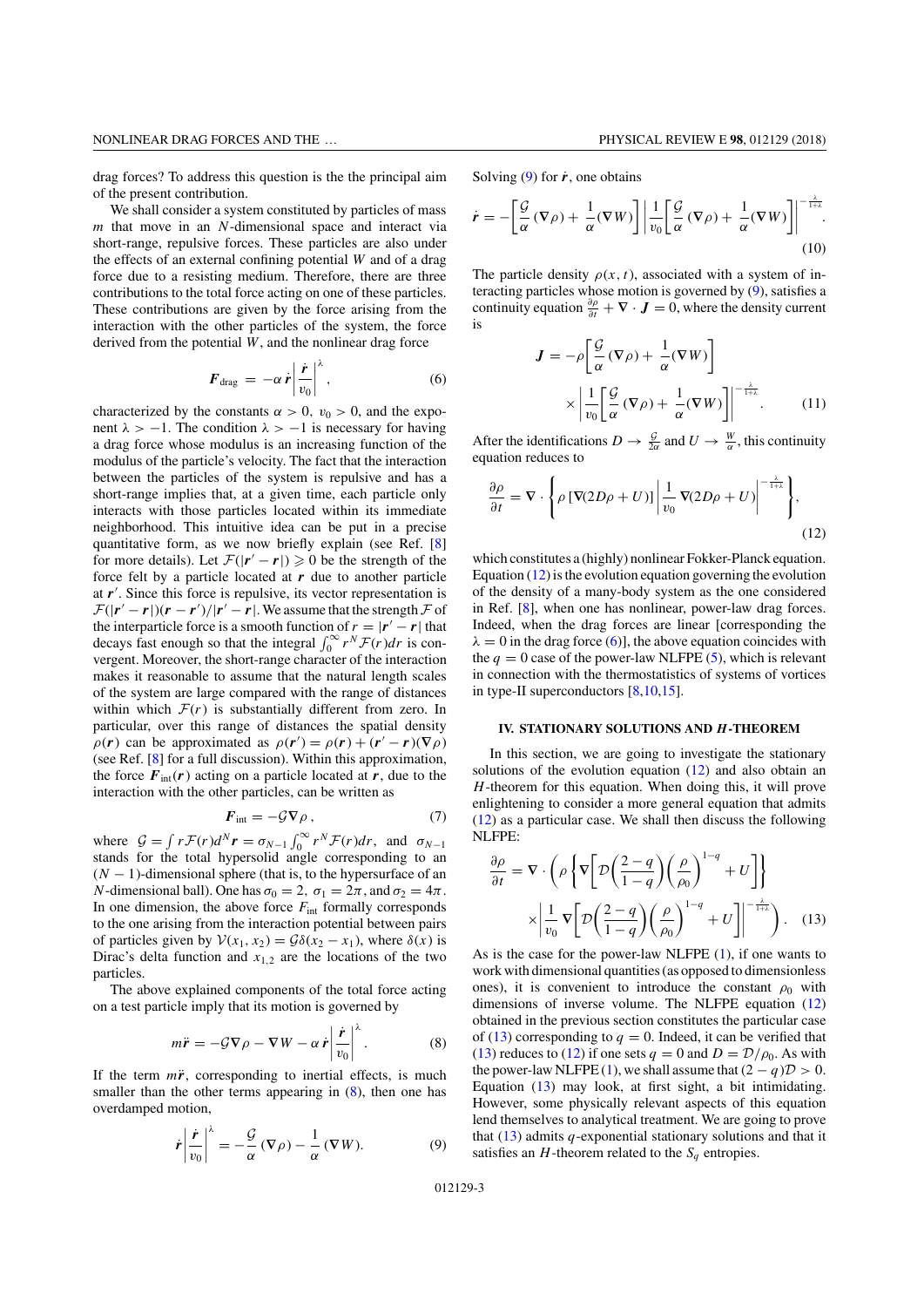#### **A. Stationary solutions**

The NLFPE (13) admits stationary solutions  $\rho_a(\mathbf{r})$  that satisfy

$$
\rho_q \nabla \left[ \mathcal{D} \left( \frac{2-q}{1-q} \right) \left( \frac{\rho_q}{\rho_0} \right)^{1-q} + U \right] = 0, \quad (14)
$$

which implies that in the region where  $\rho_q \neq 0$ ,

$$
\mathcal{D}(2-q)\left(\frac{\rho_q}{\rho_0}\right)^{1-q} + (1-q)U = \eta\,,\tag{15}
$$

with  $\eta$  a constant. It follows from (15) that

$$
\rho_q(\mathbf{r}) = \rho_0 \left[ \frac{\eta}{(2-q)\mathcal{D}} \right]^{\frac{1}{1-q}} \left[ 1 - \frac{1-q}{\eta} U(\mathbf{r}) \right]_+^{\frac{1}{1-q}}.
$$
 (16)

After making the identifications

$$
\beta = 1/\eta \,, \quad A = \left[\frac{\eta}{(2-q)\mathcal{D}}\right]^{\frac{1}{1-q}},\tag{17}
$$

one finds that  $(2 - q)\mathcal{D}\beta = A^{q-1}$  and that the stationary solution  $(16)$  has the same form as the stationary solution  $(2)$ of the power-law NLFPE (1). This means that the stationary densities  $\rho_q(\mathbf{r})$  of systems of confined particles interacting via short-range forces, and performing overdamped motion, do not depend on the exponent  $\lambda$  characterizing the nonlinear dependence of the drag forces on velocity. This is physically reasonable, because the stationary solutions of the NLFPE correspond to configurations of the particles for which the interaction forces between them are balanced with the forces due to the confining potential. However, the invariance of the stationary solutions has potentially interesting implications for the thesmostatistical theory associated with the  $S_q$  nonadditive entropies. Some important applications of this theory are based, essentially, on the fact that the NLFPEs describing the systems under consideration admit maximum  $S_q$  entropy stationary solutions. The fact that these solutions are robust, in the sense of being preserved when nonlinearities in the drag forces are at work, may considerably enlarge the range of physical scenarios where the thermostatistics based on the  $S_q$ measures is relevant.

# **B.** *H***-Theorem**

Let us consider the quantity

$$
\mathcal{H} = \frac{\mathcal{D}}{1-q} \int \rho \left(\frac{\rho}{\rho_0}\right)^{1-q} d^N \boldsymbol{r} + \int \rho U d^N \boldsymbol{r}.
$$
 (18)

One has that

$$
\frac{d\mathcal{H}}{dt} = \mathcal{D}\left(\frac{2-q}{1-q}\right) \int \left(\frac{\rho}{\rho_0}\right)^{1-q} \frac{\partial \rho}{\partial t} d^N r + \int U \frac{\partial \rho}{\partial t} d^N r. \tag{19}
$$

We now substitute  $\partial \rho / \partial t$  in (19) by the right-hand side of the NLFPE (13). After some computations that involve an integration by parts, one can verify that

$$
\frac{d\mathcal{H}}{dt} = -\int \rho \left\{ \mathcal{D} \left( \frac{2-q}{1-q} \right) \nabla \left[ \left( \frac{\rho}{\rho_0} \right)^{1-q} \right] + \nabla U \right\}^2
$$
\n
$$
\times \left| \frac{1}{v_0} \left[ \mathcal{D} \left( \frac{2-q}{1-q} \right) \nabla \left[ \left( \frac{\rho}{\rho_0} \right)^{1-q} \right] + \nabla U \right] \right|^{-\frac{\lambda}{1+\lambda}} d^N r
$$
\n
$$
\leq 0, \qquad (20)
$$

which constitutes an *H*-theorem for the evolution equation (13). The condition  $d\mathcal{H}/dt = 0$  only holds for stationary solutions of the NLFPE (13) complying with (14). The functional  $H$ satisfying the  $H$ -theorem is closely related to the  $S_q$  entropies. In fact, the *H*-theorem (20) can be expressed in terms of a free-energy-like quantity, adopting the form (4), i.e.,

$$
\frac{d}{dt}[\langle U \rangle - (\mathcal{D}/k)S_{q^*}[\rho]] \leq 0, \tag{21}
$$

with  $q^* = 2 - q$ . We see here another interesting invariance. The form of free-energy-like quantity *H* complying with an *H*-theorem is preserved when one introduces power-law nonlinearities in the velocity dependence of the drag forces. On the contrary, the rate of change of this quantity,  $d\mathcal{H}/dt$ , does depend on the exponent  $\lambda$  characterizing the way in which drag depends on velocity.

# **V. AN EXAMPLE WITH STRETCHED** *q***-EXPONENTIAL TIME-DEPENDENT SOLUTIONS**

We are now going to discuss a particular, one-dimensional example of the NLFPE (12) that admits exact, time-dependent solutions having a stretched *q*-exponential form. Let us consider the NLFPE

$$
\frac{\partial \rho}{\partial t} = \frac{\partial}{\partial x} \left\{ \rho \left[ \frac{\partial}{\partial x} (2D\rho + U) \right] \middle| \frac{1}{v_0} \frac{\partial}{\partial x} (2D\rho + U) \right|^{-\frac{\lambda}{1+\lambda}} \right\},\tag{22}
$$

which constitutes a one-dimensional instance of the NLFPE (12), corresponding to the  $q = 0$  case of the NLFPE (13), with

$$
U(x) = C \left| \frac{x}{x_0} \right|^{\delta} x^2,
$$
 (23)

where  $C$  and  $x_0$  are positive constants with dimensions of inverse time and length, respectively. In order for the potential  $U(x)$  to be confining, and the NLFPE (22) to admit stationary solutions, one must have  $\delta > -2$ . The NLFPE (22) describes a set of particles interacting via short-range forces, confined by the potential  $W = \alpha U$ , and performing overdamped motion under the effect of the nonlinear drag force  $(6)$ .

Replacing the ansatz

$$
\rho(x,t) = A(t) \left[ 1 - (1-q)\beta(t) \left| \frac{x}{x_0} \right|^{\delta} x^2 \right]_+^{\frac{1}{1-q}}, \quad (24)
$$

into the evolution equation (22), it is possible to verify, after some algebra, that  $(24)$  constitutes, for  $q = 0$ , a solution of (22) provided that  $\delta = \lambda$ , and the time-dependent parameters *A* and  $\beta$  satisfy an appropriate pair of coupled equations of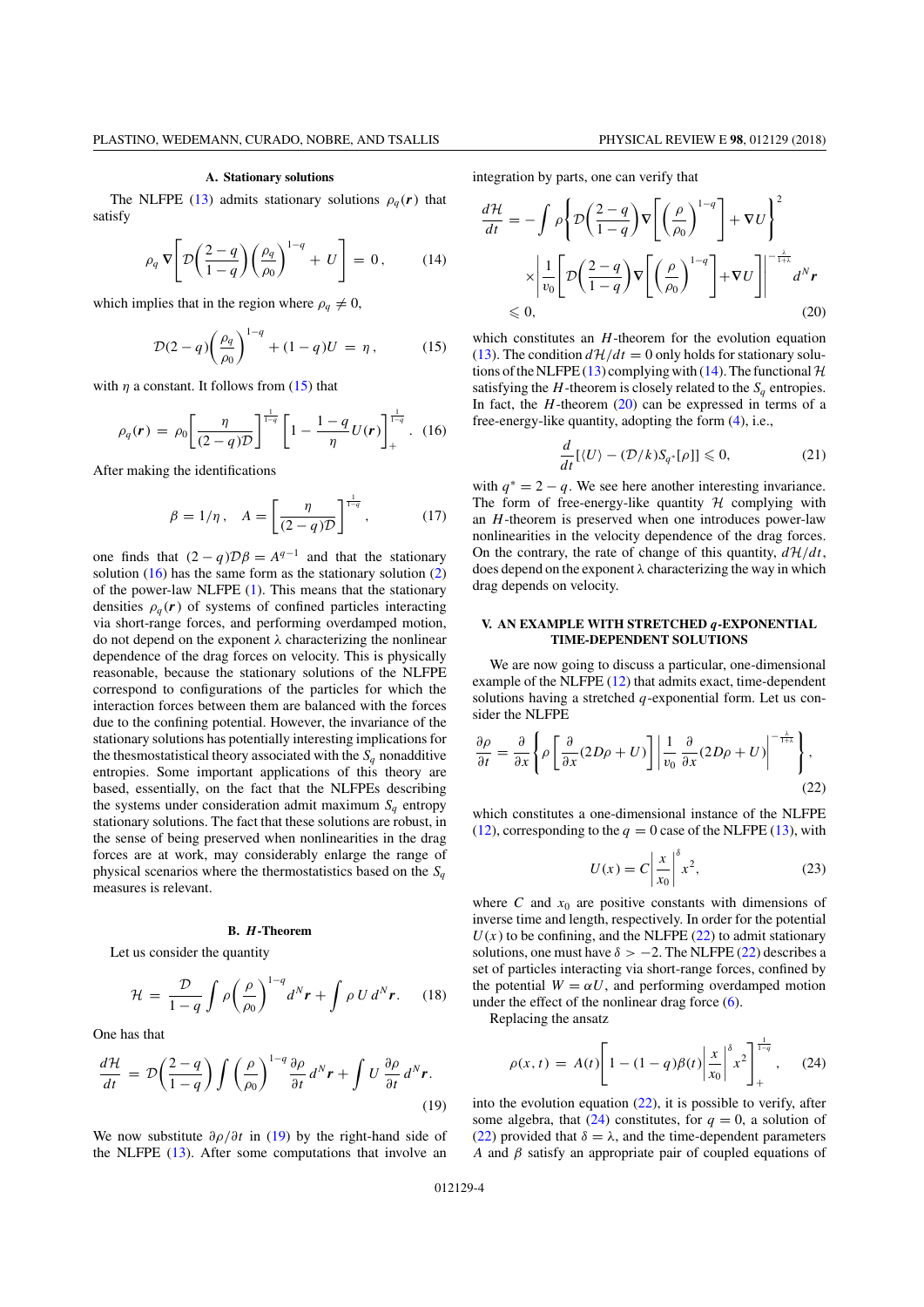motion. Indeed, for the alluded  $q$  and  $\delta$  one has

$$
\frac{\partial}{\partial x}(2D\rho + U) = (\lambda + 2)(C - 2DA\beta) \left| \frac{x}{x_0} \right|^{\lambda} x,
$$
  

$$
\left[ \frac{\partial}{\partial x}(2D\rho + U) \right] \left| \frac{1}{v_0} \frac{\partial}{\partial x}(2D\rho + U) \right|^{-\frac{\lambda}{1+\lambda}}
$$
  

$$
= (\lambda + 2)^{\frac{1}{1+\lambda}}(C - 2DA\beta) \left| \frac{x_0}{v_0}(2DA\beta - C) \right|^{-\frac{\lambda}{1+\lambda}} x.
$$
 (25)

Inserting the ansatz  $(24)$  into the evolution equation  $(22)$ , and using the second equation in  $(25)$ , it can be verified that (24) is a solution of (22) if *A* and  $\beta$  comply with the following coupled ordinary differential equations:

$$
dA/dt = R A,\nd\beta/dt = (\lambda + 2) R \beta,
$$
\n(26)

where the time-dependent quantity  $R$  is given by

$$
R = (\lambda + 2)^{\frac{1}{1+\lambda}} (C - 2D A \beta) \left| \frac{x_0}{v_0} (2D A \beta - C) \right|^{-\frac{\lambda}{1+\lambda}}.
$$
 (27)

Note that for  $\lambda = 0$  one has  $\delta = 0$ , and the density (24) corresponds to a time-dependent *q*-Gaussian solution of a power-law NLFPE associated with linear drag and with a quadratic potential. We shall refer to the density  $(24)$  as a "stretched  $q$ -exponential." The solution (24) has cut-off points at  $x = \pm x_m = \pm x_0 (\beta x_0^2)^{-\frac{1}{\lambda+2}}$ . The normalization of (24) is given by

$$
N = \int_{-x_m}^{+x_m} \rho(x, t) dx = \left[ \frac{2(\lambda + 2)}{\lambda + 3} \right] A x_0 \left( \beta x_0^2 \right)^{-\frac{1}{\lambda + 2}}. (28)
$$

It can be verified that the equations of motion  $(26)$  imply that  $dN/dt = 0$  which, in turn, means that  $A(x_0^2 \beta)^{-\frac{1}{\lambda+2}}$  is an integral of motion of the system  $(26)$ . In other words,

$$
\frac{A(t)}{A_0} = \left[\frac{\beta(t)}{\beta_0}\right]^{\frac{1}{\lambda+2}},\tag{29}
$$

where  $A_0 > 0$  and  $\beta_0 > 0$  are, respectively, the initial values of the parameters  $A$  and  $\beta$ .

The equations of motion (26) guarantee that  $A(t) > 0$ and  $\beta(t) > 0$  for all times  $t > 0$ . It follows from (26) and (27) that the values  $A_{stat}$  and  $\beta_{stat}$  of the parameters  $(A, \beta)$ , corresponding to the stationary solution, satisfy  $2DA_{stat}\beta_{stat}$ *C*. Combining this relation with (29), one obtains

$$
A_{\text{stat}} = A_0 \left[ \frac{C}{2D\beta_0 A_0} \right]^{\frac{1}{3+\lambda}}, \n\beta_{\text{stat}} = \frac{C}{2DA_0} \left[ \frac{2D\beta_0 A_0}{C} \right]^{\frac{1}{3+\lambda}}.
$$
\n(30)

The time evolution of the parameters  $A(t)$  and  $\beta(t)$  are illustrated in Figs. 1 and 2, respectively, for a system characterized by  $x_0 = 1$ ,  $v_0 = 1$ ,  $D = 1$ ,  $C = 1$ , and  $\lambda = 1$ . The curves shown in Figs. 1 and 2 correspond to different initial values  $A_0$  and  $\beta_0$ , all of them satisfying the same normalization  $N = 1$ . The initial values  $\beta_0$  are indicated in the figures. The corresponding initial values  $A_0$  are obtained from the normalization condition, setting at the initial time the righthand side of (28) equal to 1. It is observed that, in all these cases,

 $0.5\frac{L}{0}$  1 1.5 2 2.5 3 0 0.05 0.1 0.15 0.2 0.25 0.3 β (t)  $β_0 = 0.5$  $\begin{array}{l} \beta_0 = 1.0 \\ \beta_0 = 1.5 \\ \beta_0 = 2.0 \end{array}$  $β_0 = 3.0$ 

FIG. 1. Evolution of parameter  $\beta$  from the time-dependent solution (24) of the NLFPE (22) for different initial conditions  $A_0$ ,  $\beta_0$ , and for  $q = 0$ ,  $x_0 = 1$ ,  $v_0 = 1$ ,  $D = 1$ ,  $C = 1$ , and  $\lambda = 1$ . The initial values of  $\beta$  are indicated in the figure. The corresponding initial values of *A* are determined from the normalization condition  $N = 1$ . Parameter  $\beta$  has dimensions of inverse squared length and is measured in units of  $(1/x_0^2)$ . Time *t* is measured in units of  $(x_0/v_0)$ .

the solution of the NLFPE relaxes to the stationary solution, corresponding to the parameter values  $A_{stat}$  and  $\beta_{stat}$ .

Trajectories in the (β*, A*)-parameter plane, corresponding to different initial conditions and different normalizations, are depicted in Fig. 3. The curve corresponding to the stationary values  $\beta_{stat}$ ,  $A_{stat}$  is also plotted. Each point on this curve represents a stationary solution with a different normalization *N*. A time-dependent solution (24) corresponds to a point that moves along one of the trajectories shown in Fig. 3. As  $t \to \infty$ , it approaches a stationary point  $\beta_{\text{stat}}$ ,  $A_{\text{stat}}$ , either from the left or from the right, depending on whether the initial values of  $\beta$  and A are, respectively, smaller or larger than the corresponding stationary values  $\beta_{stat}$  and  $A_{stat}$ .



FIG. 2. Evolution of parameter *A* from the time-dependent solution (24) of the NLFPE (22) for  $q = 0$ ,  $x_0 = 1$ ,  $v_0 = 1$ ,  $D = 1$ ,  $C =$ 1, and  $\lambda = 1$ . The initial conditions  $A_0$ ,  $\beta_0$  considered in this figure are the same as in Fig. 1. Parameter *A* has dimensions of inverse length and is measured in units of  $(1/x_0)$ . Time *t* is measured in units of  $(x_0/v_0)$ .

t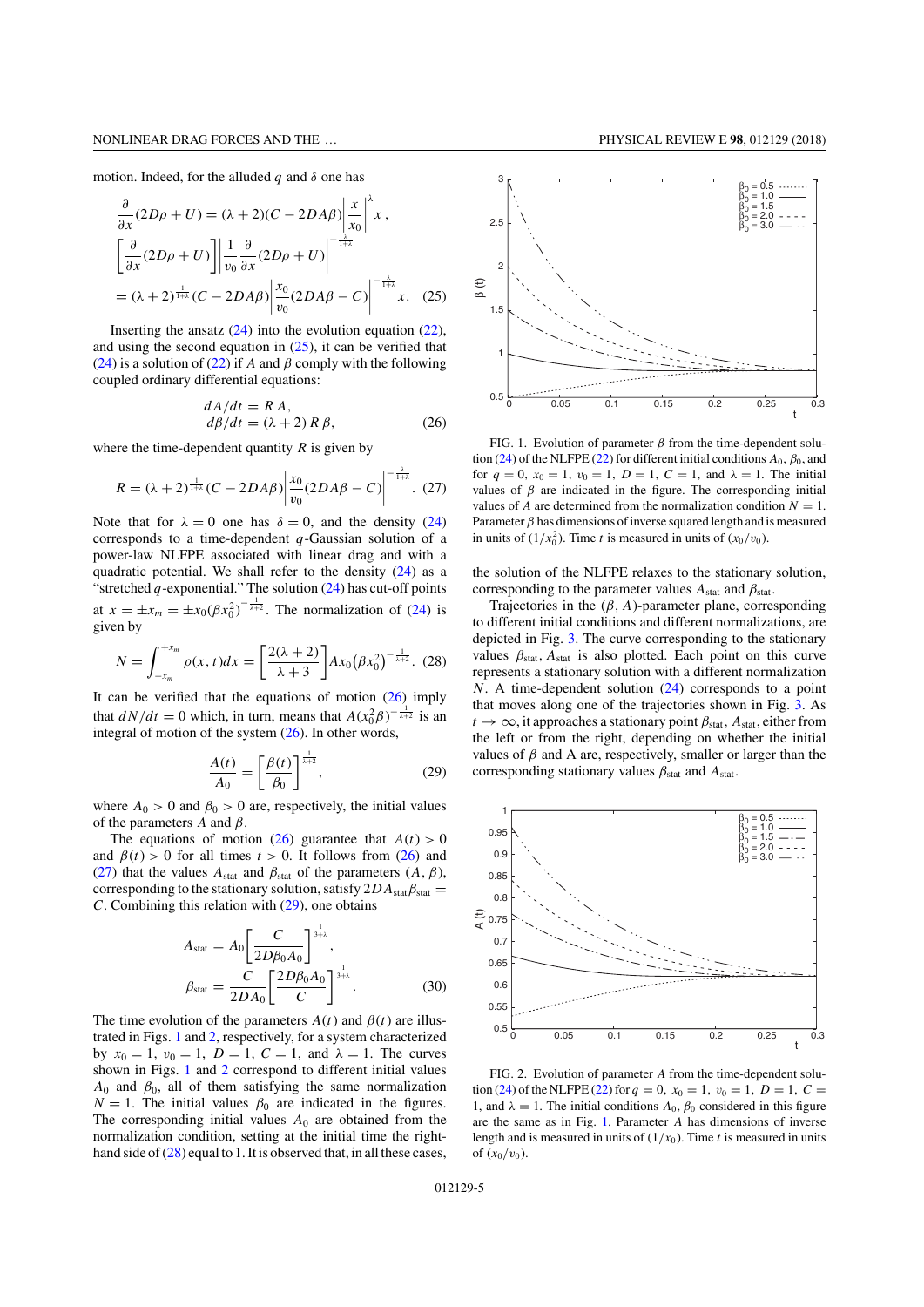

FIG. 3. Trajectories in the  $(\beta, A)$  plane corresponding to different initial conditions, plotted together with the hyperbola  $C =$  $2DA<sub>stat</sub> \beta<sub>stat</sub>$ , associated with the ( $\beta$ ,  $A$ ) values describing stationary solutions. The relevant parameters characterizing the system are the same as in Figs. 1 and 2. *A* is measured in units of  $(1/x_0)$  and  $\beta$  in units of  $(1/x_0^2)$ .

We shall now determine explicitly, for the time-dependent solution (24)  $(q = 0)$ , the time evolution of the quantity (18) that satisfies the  $H$ -theorem  $(20)$ . If one replaces the ansatz (24) with  $q = 0$ , into (18), one obtains

$$
\mathcal{H} = \frac{N}{2\lambda + 5} \bigg[ 2(\lambda + 2)DA + \frac{C}{\beta} \bigg].
$$
 (31)

The stationary value of *H* is

$$
\mathcal{H}_{\text{stat}} = \frac{\lambda + 3}{2\lambda + 5} \bigg( \frac{NC}{\beta_{\text{stat}}} \bigg). \tag{32}
$$

The evolution of the quantity *H*, satisfying the *H*-theorem, is exhibited in Fig. 4 for different initial conditions and for the same set of parameters as those corresponding to Figs. 1



FIG. 4. Evolution of the quantity  $H$  satisfying the *H*-theorem. The inset depicts, in log-log scale, the behavior of  $\mathcal{H} - \mathcal{H}_{\text{stat}}$  against time. The relevant parameters characterizing the system, and the initial conditions, are the same as in Figs. 1 and 2.  $H$  is measured in units of  $(v_0x_0)$  and *t* in units of  $(x_0/v_0)$ .

and 2. It can be appreciated in this figure that *H* decreases monotonically with time, consistently with the *H*-theorem and in all cases tends to a value corresponding to the stationary solution.

Let us consider the special case of no confinement  $(C = 0)$ . In this case, the system of particles spreads due to the repulsive interactions, and the evolution of the particle density  $\rho$  is determined by

$$
dA/dt = R^* A,
$$
  
\n
$$
d\beta/dt = (\lambda + 2) R^* \beta,
$$
\n(33)

where [note that the quantity inside the absolute value symbols in  $(27)$  is now positive]

$$
R^* = -\bigg[2(\lambda+2)D\bigg(\frac{x_0}{v_0}\bigg)A\beta\bigg]^\frac{1}{1+\lambda}\bigg(\frac{v_0}{x_0}\bigg). \tag{34}
$$

Using  $(29)$ , it follows from  $(33)$  that

$$
\frac{dA}{dt} = -\left(\frac{v_0}{x_0}\right) \left[2(\lambda + 2)D\left(\frac{x_0}{v_0}\right)\beta_0 A\left(\frac{A}{A_0}\right)^{\lambda + 2}\right]^{\frac{1}{1 + \lambda}}A.
$$
\n(35)

The above equation has solution

$$
A(t) = A_0 \left[ 1 + \frac{t}{t_0} \right]^{T}, \tag{36}
$$

where

$$
\Gamma = -\left(\frac{1+\lambda}{3+\lambda}\right),
$$
  
\n
$$
t_0 = \left(\frac{1+\lambda}{3+\lambda}\right)\left(\frac{x_0}{v_0}\right)\left[2(\lambda+2)D\left(\frac{x_0}{v_0}\right)\beta_0A_0\right]^{-\frac{1}{1+\lambda}}.
$$
 (37)

The time-dependent parameter  $\beta$  is then given by

$$
\beta(t) = \beta_0 \left[ 1 + \frac{t}{t_0} \right]^{(2+\lambda)\Gamma}.
$$
 (38)

Note that, as the time-dependent density relaxes to the stationary one, both *A* and β decay in a *q*-exponential fashion, with λ-dependent effective values of the parameter *q*, respectively, given by

$$
q_A^{\text{(relax)}} = 1 - \frac{1}{\Gamma} = \frac{2(2+\lambda)}{1+\lambda},
$$
  

$$
q_B^{\text{(relax)}} = 1 - \frac{1}{(2+\lambda)\Gamma} = \frac{\lambda^2 + 4\lambda + 5}{(1+\lambda)(2+\lambda)}.
$$
 (39)

In the present system we see that more than one  $q$  index emerges. In fact, generally speaking, three or more such indices do appear in many applications of *q* statistics. These sets of *q* values are usually referred to as the *q* triplet and its extensions  $[43 - 45]$ .

When there is no confinement  $(C = 0)$  the quantity satisfying the *H*-theorem evolves according to

$$
\mathcal{H} = NDA_0 \left[ \frac{2(\lambda + 2)}{2\lambda + 5} \right] \left[ 1 + \frac{t}{t_0} \right]^{\Gamma},\tag{40}
$$

meaning that this free-energy-like measure also decays as a *q* exponential, with  $q_{\mathcal{H}}^{(\text{relax})} = q_A^{(\text{relax})}$  [see the first line of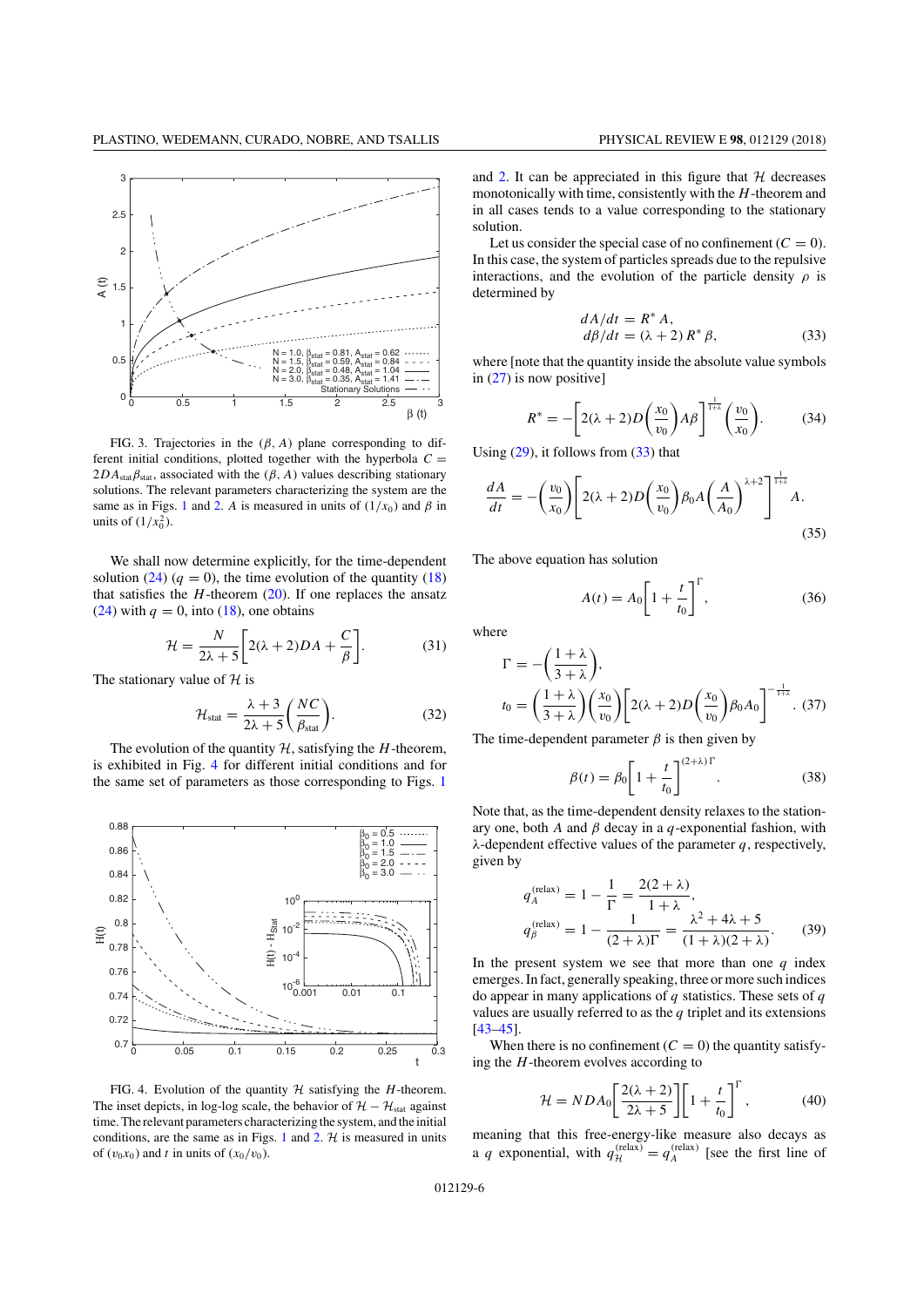Eq.  $(39)$ ]. This implies that, asymptotically, *H* decays as a power law with exponent  $\Gamma$ .

### **VI. EXACT SOLUTIONS FOR GENERAL** *q***-VALUES**

The nonlinear Fokker-Planck equation

$$
\frac{\partial \rho}{\partial t} = \frac{\partial}{\partial x} \left( \rho \left\{ \frac{\partial}{\partial x} \left[ \mathcal{D} \left( \frac{2-q}{1-q} \right) \left( \frac{\rho}{\rho_0} \right)^{1-q} + U \right] \right\}
$$

$$
\times \left| \frac{1}{v_0} \frac{\partial}{\partial x} \left[ \mathcal{D} \left( \frac{2-q}{1-q} \right) \left( \frac{\rho}{\rho_0} \right)^{1-q} + U \right] \right|^{-\frac{\lambda}{1+\lambda}}, \quad (41)
$$

with  $(2 - q)D > 0$  and a potential *U* given by (23), also admits time-dependent solutions of the form (24) for general *q* values, provided that  $\delta = \lambda$  and, in order for the solution to be normalizable,  $q < \lambda + 3$  (note that these restrictions allow for both  $q < 1$  and  $q > 1$ ). The time-dependent parameters  $A(t)$ and  $\beta(t)$  must obey the couple ordinary differential equations,

$$
\frac{dA}{dt} = R_q A,
$$
  
\n
$$
\frac{d\beta}{dt} = (\lambda + 2)R_q \beta,
$$
\n(42)

with

$$
R_q = (\lambda + 2)^{-\frac{\lambda}{1+\lambda}} \left[ C - (2-q) \mathcal{D} \beta \left( \frac{A}{\rho_0} \right)^{1-q} \right]
$$

$$
\times \left| x_0 \left[ C - (2-q) \mathcal{D} \beta \left( \frac{A}{\rho_0} \right)^{1-q} \right] \right|^{-\frac{\lambda}{1+\lambda}}.
$$
(43)

The evolution equations (43) imply that  $A(t)/A_0 =$  $(\beta(t)/\beta_0)^{1/(2+\lambda)}$  which, in turn, guarantees that the normalization  $N$  of the time-dependent density is constant in time [see Eq. (28)].

The stationary solution of  $(42)$  is

$$
A_{\text{stat}} = A_0 \left(\frac{\rho_0}{A_0}\right)^{\frac{1}{1 + (1 - q)(2 + \lambda)}} \left[\frac{C}{(2 - q)\mathcal{D}\beta_0}\right]^{\frac{1 - q}{1 + (1 - q)(2 + \lambda)}}
$$

$$
\beta_{\text{stat}} = \beta_0 \left(\frac{\rho_0}{A_0}\right)^{\frac{2 + \lambda}{1 + (1 - q)(2 + \lambda)}} \left[\frac{C}{(2 - q)\mathcal{D}\beta_0}\right]^{\frac{(1 - q)(2 + \lambda)}{1 + (1 - q)(2 + \lambda)}}.
$$
(44)

The evolution equation  $(41)$  is the one-dimensional instance of the nonlinear Fokker-Planck equation (13). For  $q = 0$ equation (41) reduces to (22) if one sets  $D = D/\rho_0$ .

It is worth mentioning that probability density functions of the *q*-exponential form having [as the stretched *q*-exponential solutions  $(24)$  with  $\delta > 0$  have] arguments neither linear nor quadratic in the relevant dynamical variables are actually observed experimentally. For instance, densities of that kind describe experimental data on the distribution of velocity differences in turbulent Couette-Taylor flows [46]. In a different context, stretched *q*-exponential functions are also relevant in connection with spin-glass relaxation in neutron spin-echo experiments [47].

### **VII. CONCLUSIONS**

In the present work, we have considered many-body systems consisting of confined particles interacting via shortrange forces, while performing overdamped motion, under the effect of nonlinear drag forces with a power-law dependence on velocity. In order to explore the thermostatistics of this kind of systems, we derived a family of nonlinear Fokker-Planck equations that provide an effective description of the concomitant dynamics. We investigated the main properties of these nonlinear Fokker-Planck equations. In particular, we proved that they have maximum  $S_q$  entropy stationary solutions and that they admit a free-energy-like quantity satisfying an *H*-theorem. This quantity involves a power-law nonadditive entropic functional  $S_q$  characterized by an appropriate value of the *q* parameter. We also obtained, for particular confining potentials and for the limit case of no confinement, semianalytic time-dependent solutions of the above-mentioned nonlinear Fokker-Planck equation, exhibiting the form of stretched *q*exponential densities. An interesting aspect of these solutions is that they include instances corresponding to  $q > 1$ , where the *q*-exponential densities have power-law asymptotically decaying long tails. This is in contrast with various recent studies on the  $S_q$ -NLFPE connection, which focused on  $q < 1$ solutions with compact support (see Ref. [36] and references therein).

The present results imply that the strong connection that exists among the aforementioned many-body problems, their associated nonlinear Fokker-Planck equations, and the thermostatistics based on the  $S_q$  nonadditive entropies is preserved when power-law nonlinearities in the drag forces are introduced.

#### **ACKNOWLEDGMENTS**

We acknowledge partial financial support from the Brazilian science funding agencies CNPq, CAPES, and FAPERJ. One of us (C.T.) also acknowledges partial financial support from the John Templeton Foundation (USA).

- [1] T. D. Frank,*Nonlinear Fokker-Planck Equations: Fundamentals and Applications* (Springer, Berlin, 2005).
- [2] M. S. Ribeiro, G. A. Casas, and F. D. Nobre, [Phys. Rev. E](https://doi.org/10.1103/PhysRevE.91.012140) **[91](https://doi.org/10.1103/PhysRevE.91.012140)**, [012140](https://doi.org/10.1103/PhysRevE.91.012140) [\(2015\)](https://doi.org/10.1103/PhysRevE.91.012140).
- [3] Z. G. Arenas, D. G. Barci, and C. Tsallis, [Phys. Rev. E](https://doi.org/10.1103/PhysRevE.90.032118)**[90](https://doi.org/10.1103/PhysRevE.90.032118)**, [032118](https://doi.org/10.1103/PhysRevE.90.032118) [\(2014\)](https://doi.org/10.1103/PhysRevE.90.032118).
- [4] L. C. Malacarne, R. S. Mendes, I. T. Pedron, and E. K. Lenzi, [Phys. Rev. E](https://doi.org/10.1103/PhysRevE.65.052101) **[65](https://doi.org/10.1103/PhysRevE.65.052101)**, [052101](https://doi.org/10.1103/PhysRevE.65.052101) [\(2002\)](https://doi.org/10.1103/PhysRevE.65.052101).
- [5] E. K. Lenzi, C. Anteneodo, and L. Borland, [Phys. Rev. E](https://doi.org/10.1103/PhysRevE.63.051109) **[63](https://doi.org/10.1103/PhysRevE.63.051109)**, [051109](https://doi.org/10.1103/PhysRevE.63.051109) [\(2001\)](https://doi.org/10.1103/PhysRevE.63.051109).
- [6] M. Shiino, [J. Math. Phys.](https://doi.org/10.1063/1.1367327) **[42](https://doi.org/10.1063/1.1367327)**, [2540](https://doi.org/10.1063/1.1367327) [\(2001\)](https://doi.org/10.1063/1.1367327).
- [7] T. D. Frank, [Physica A \(Amsterdam\)](https://doi.org/10.1016/S0378-4371(02)00821-X) **[310](https://doi.org/10.1016/S0378-4371(02)00821-X)**, [397](https://doi.org/10.1016/S0378-4371(02)00821-X) [\(2002\)](https://doi.org/10.1016/S0378-4371(02)00821-X).